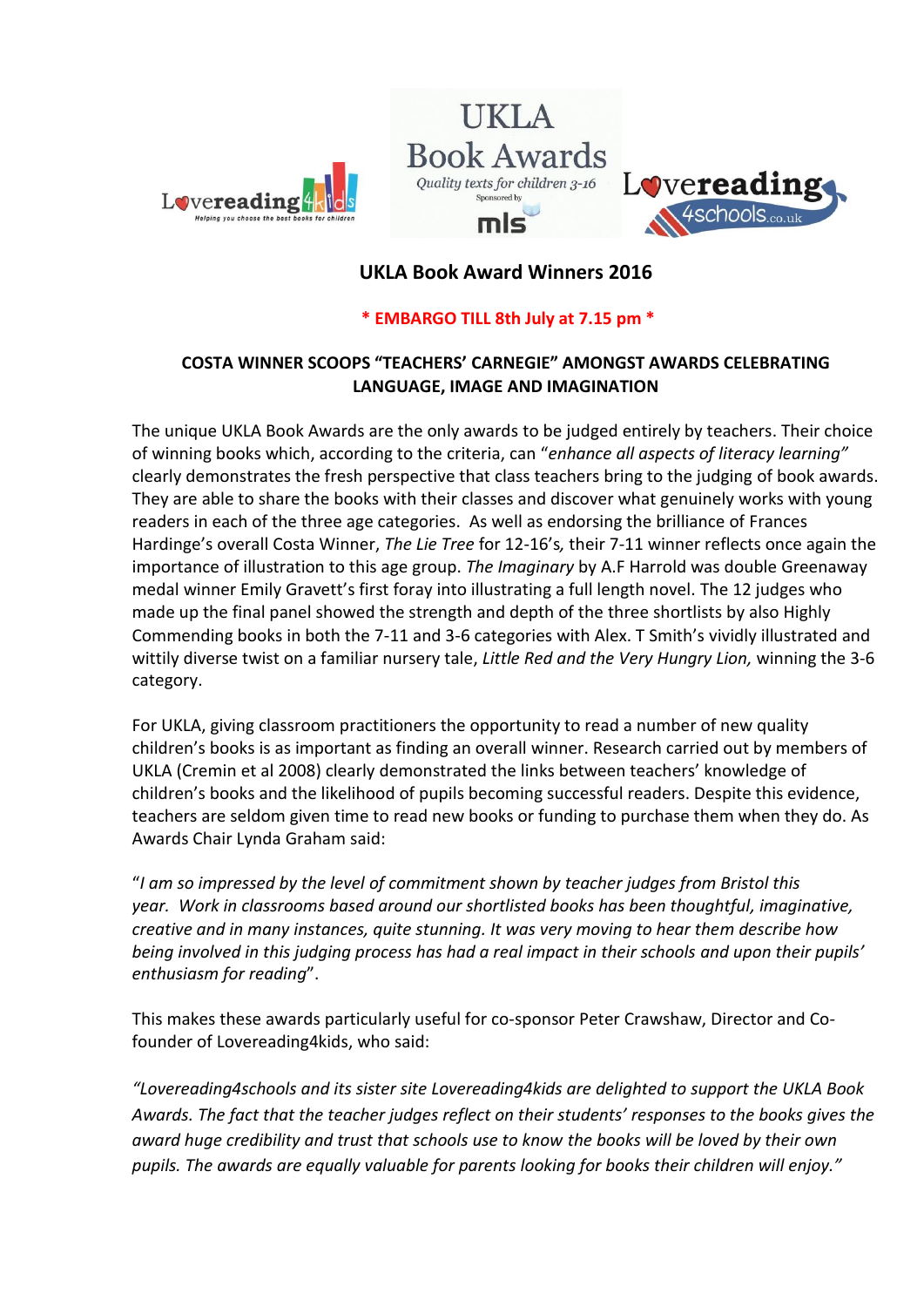The Award winners for the book categories 3 to 6, 7 to11 and 12 to16+ years will be announced and presented at a wine reception at the UKLA International Conference at the Mercure Bristol Holland House Hotel and Spa in Bristol on July 8<sup>th</sup>.

Andrew Lambirth, President of UKLA said "*I am delighted that the UKLA Book Awards continue to highlight some of the best children's literature available to children and young people. I'm proud that the process of selection of the winners is undertaken within a real spirit of community, involving so many people from within education. Congratulations to all the winners and runners up this year"*

### **The winning book in the 12 to16 + category is the** *Lie Tree* by Francis Hardinge, published by Macmillan.

It is the brilliant powerful language of Frances Hardinge's wholly compelling, dark mystery that so impressed the judges. The perfectly portrayed Victorian period with the themes of science, religion and the role of women stimulated really interesting class discussion. Despite the fantastically weird story of the Lie Tree itself this is an intensely human novel with young readers able to really relate to Faith and feel her anger and frustration and her growing realization of parental fallibility.

**The winning book in the 7 to 11 category is** *The Imaginary* by A.F. Harrold and Emily Gravett, published by Bloomsbury

A beautifully written and perfectly illustrated tale that has clever elements of observational comedy and refreshingly candid, engaging characterisation set within a deliciously scary story that completely won over the judges. A.F. Harrold's poetic language takes readers to the dark heart of imagination where the very nature of friendship is tested. This is a very moving, accessible and yet challenging book which certainly stimulates young readers to use their own imagination.

The judges also presented a **Highly Commended 7-11 Award** to *The Boundless* by Kenneth Oppel, published by David Fickling

Judges commended this adventure on a huge scale, with hurtling action beautifully complemented by an unusually reflective hero and a wonderfully vivid supporting cast and setting. A much faster paced read than the length would suggest, helped by the use of present tense, with young readers also stimulated by the imaginative use of language and fascinated by the moral dilemmas portrayed.

**The winning book for the 3 to 6 category is** *Little Red and the Very Hungry Lion* by Alex.T.Smith, published by Scholastic

Little Red Riding Hood transposed to an African town setting where a lion is really no match for a clever small girl delighted the judges with its exuberant original twisting of the traditional story. The inventive layout of the text and its relationship to the witty, beautifully coloured illustrations really enhance the child friendly storytelling. The empowering portrayal of different cultures and a heroine who is not a naive victim ensure that this will become a classroom classic.

The judges also presented a **Highly Commended 3-6 Award to** *On Sudden Hill* by Linda Sarah and Benji Davies, published by Simon & Schuster

Judges commended this poignant tale which approaches difficult areas for children and does so with sensitivity and a real understanding of childhood relationships with each other. Emotive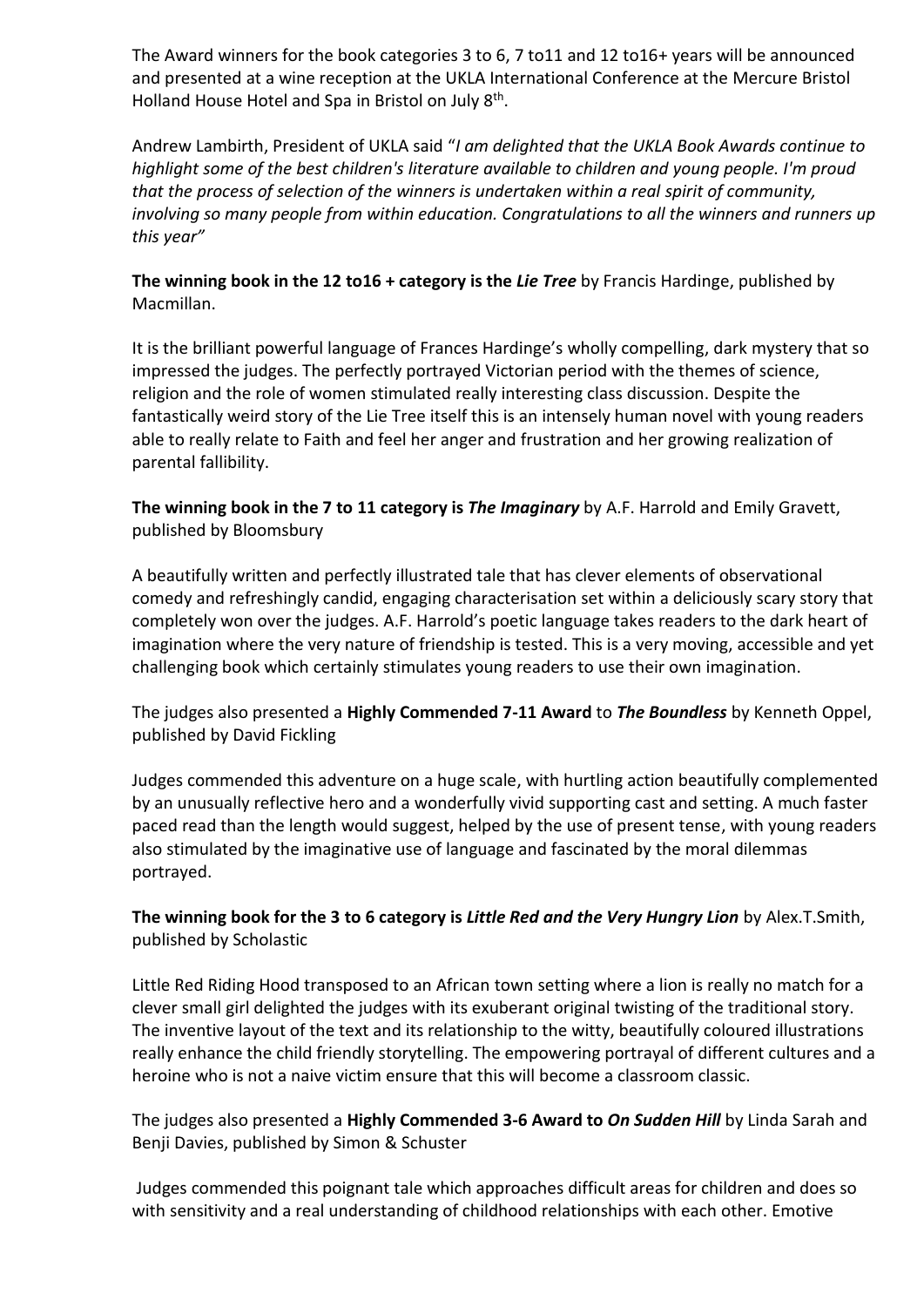imagery in both the poetic language and the subtle, gentle pictures can prompt useful discussion of restorative justice as well as inspiring imaginative use of cardboard boxes!

### **The Shortlists in full**

**3-6**

**This Book Just Ate My Dog**! by Richard Byrne (author/illustrator)(Oxford University Press) **The Something** by Rebecca Cobb (author /illustrator) (Macmillan Children's Books) **I am Henry Finch** by Alexis Deacon (author) and Viviane Schwarz (illustrator)(Walker Books) **The Dad with 10 Children** by Bénédicte Guettier (author/Illustrator) (Scribblers Books) **On Sudden Hill** by Linda Sarah (author) and Benji Davies (illustrator) (Simon & Schuster Children's Books)

**Little Red and the Very Hungry Lion** by Alex T Smith (author/illustrator) (Scholastic Children's Books)

### **7-11**

**The Fish in the Bathtub** by Eoin Colfer (author) and Peter Bailey (illustrator)(Barrington Stoke) **Hercufleas** by Sam Gayton and Peter Cottrill (illustrator) (Andersen Press) **The Imaginary** by A.F Harrold(author) and Emily Gravett(illustrator)(Bloomsbury) **The Boundless** by Kenneth Oppel (David Fickling Books) **The Pilot and the Little Prince** by Peter Sís (Pushkin Press) **Atlas of Adventures** by Rachel Williams (author) and Lucy Leatherland (illustrator)(Wide Eyed Editions)

#### **12-16**

**The Door that Led to Where** by Sally Gardner (Hot Key Books) **The Lie Tree** by Frances Hardinge (Macmillan Children's Books) **There Will Be Lies** by Nick Lake (Bloomsbury) **An Island of Our Own** by Sally Nicholls (Scholastic Children's Books) **All the Bright Places** by Jennifer Niven (Puffin) **The Ghosts of Heaven** by Marcus Sedgewick (Orion Indigo)

Full details of the Awards and the winners (from 7.15pm on 8 July), the shortlist, and reviews of the winning and shortlisted books, are on https://ukla.org/awards/ukla-book-award

Attached are copies of

- the Book Awards logo
- pdf version of Press Release.

For further information please contact: Lynda Graham UKLA c/o University of Leicester **14 Salisbury Road, Leicester, LE1 7QR** Email[: awards@ukla.org](mailto:awards@ukla.org) Tel: 0116 223 1664 Fax: 0116 223 1665 [Twitter:](https://twitter.com/The_UKLA) *[@The\\_UKLA](https://twitter.com/The_UKLA)* **[Facebook](https://www.facebook.com/UK-Literacy-Association-216463381713590?__fns&hash=Ac3XkTr5j8bvADRZ) UK Literacy Association** 

**Notes to editors**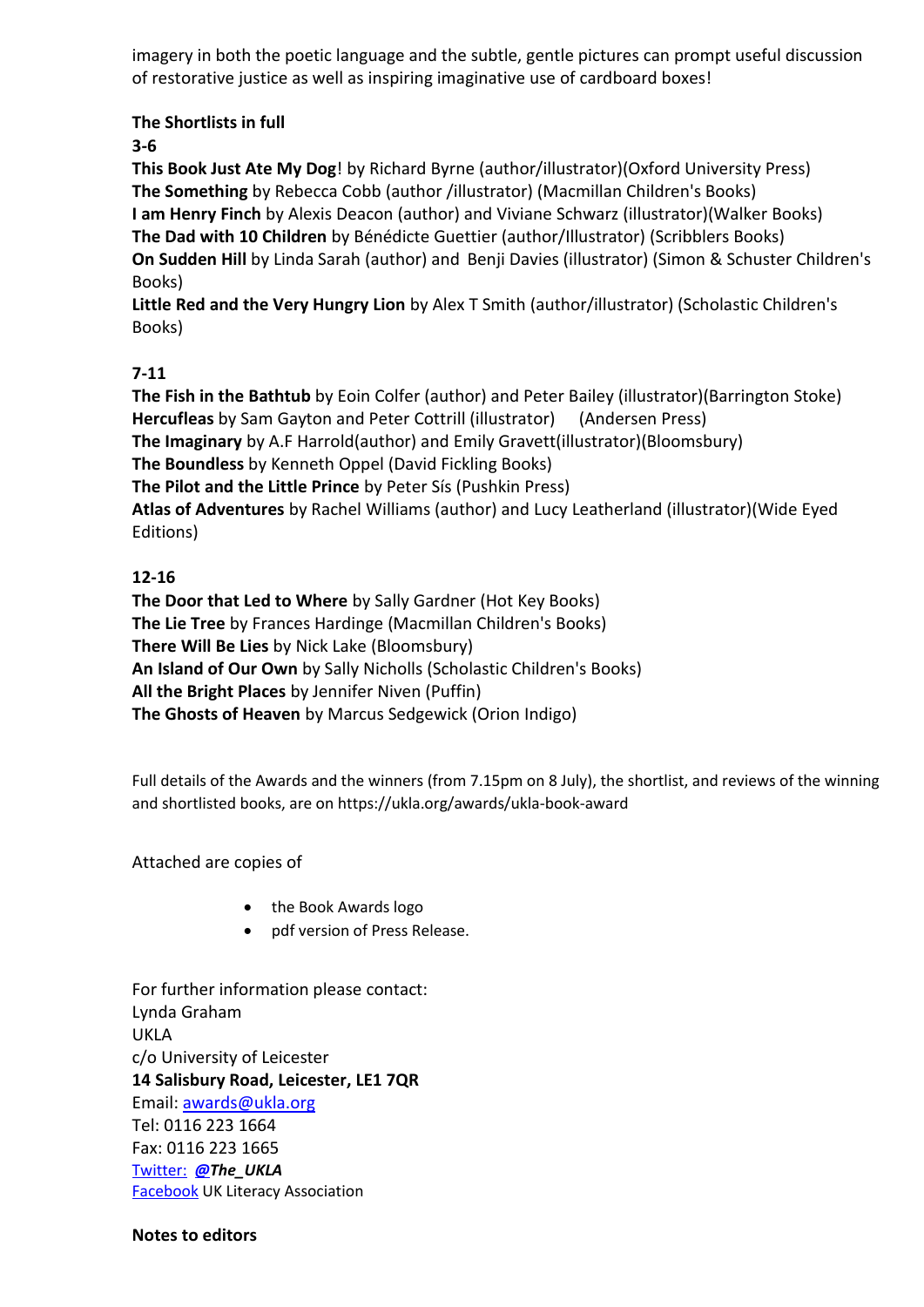#### **About UKLA**

The United Kingdom Literacy Association (UKLA) is a registered charity, which has as its sole object the advancement of education in literacy. The Association was founded in 1963 as the United Kingdom Reading Association. In 2003 it changed its name to the United Kingdom Literacy Association, to reflect more accurately its wider range of focus and interest.

UKLA is committed to promoting good practice nationally and internationally in literacy and language teaching and research. UKLA especially supports the development of approaches to literacy learning and teaching which underpin these understandings. The Association recognises the significance for effective language and communication learning of literature, drama, the visual media, non-fiction texts and information technology, as well as welcoming approaches to teaching which draw on the resources of a wide range of cultures and which are informed by a detailed understanding of how literacy and language work

UKLA is concerned with literacy education in school and out-of-school settings in all phases of education and members include classroom teachers, teaching assistants, school literacy coordinators, LEA literacy consultants, teacher educators, researchers, inspectors, advisors, publishers and librarians.

#### **About MLS**

Sponsors Micro Librarian Systems have over 25 years experience developing high specification library systems for schools and colleges and provide library automation solutions to over 15,000 schools worldwide. They provide cost effective and user friendly library systems which will revolutionise the way the library works, support the curriculum and encourage reading for pleasure and purpose.

They are committed to providing engaging technologies to foster a reading and information culture that promotes independent motivated readers and learners for life. For more information see www.microlib.org.uk

#### **About Lovereading4schools and Kids**

Countless research shows the importance of good reading skills from an early age and a child's future success in life. However, finding books to inspire children or authors that excite them, can be difficult; the choice is daunting and guidance rather thin on the ground. That's where Lovereading4kids and its sister site Lovereading4schools can help.

Lovereading4kids is the leading book recommendation site for Children's Books from toddlers to teens. It has been created using the experience the founders have as parents, book lovers and years of working in the book industry, to inspire children to read great books.

Unique features and services help parents and anyone who likes to buy books for children choose the best books for boys and girls of all ages … and best of all it is free to use.

- Download and print off the Opening Extract of over 10,000 children's books.
- Read our exclusive online book reviews by children's book experts including Julia Eccleshare (author and children's books editor at the Guardian).
- Explore reviews by members of our children's reader review panel.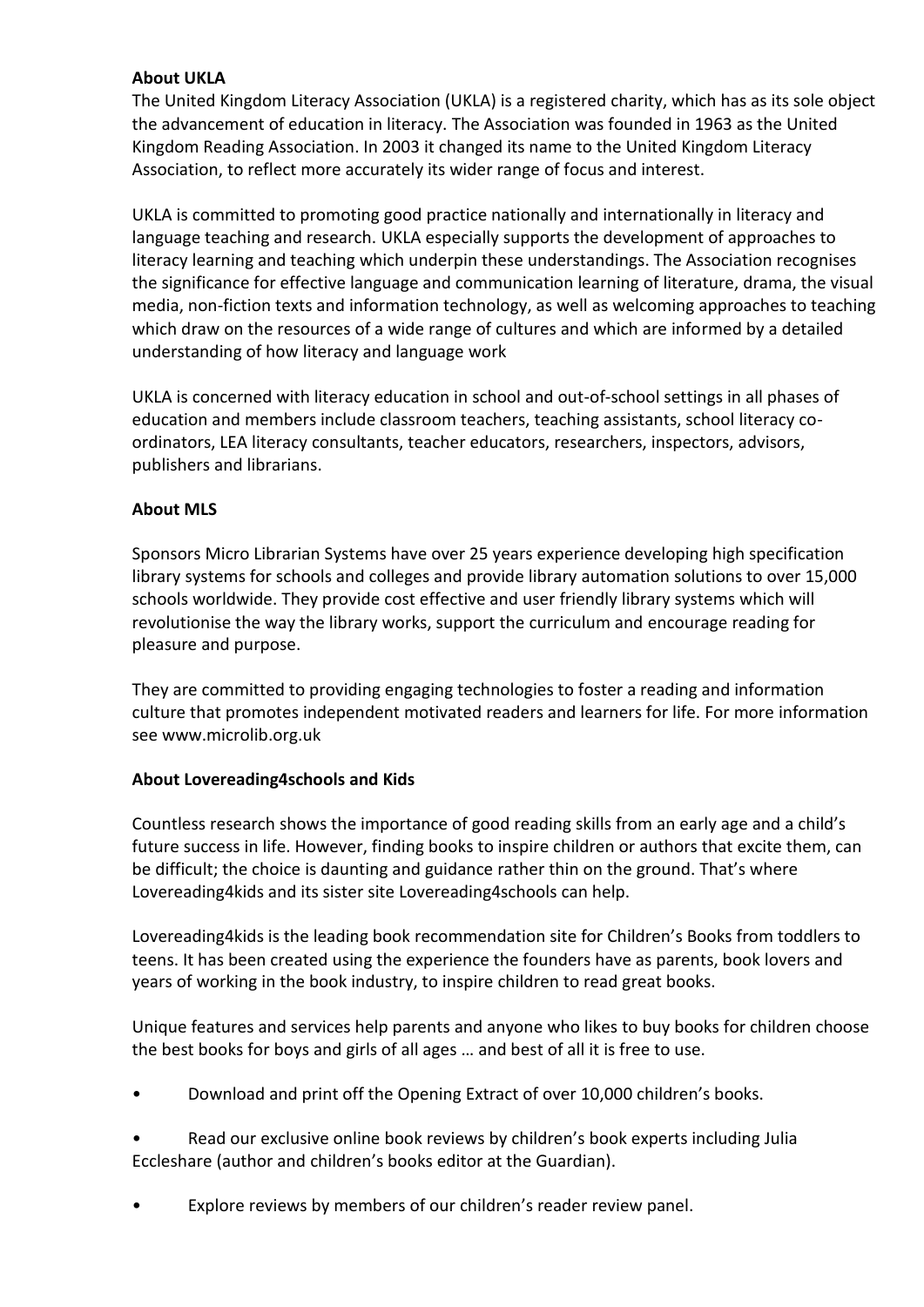• Discover new books recommended by humans not computer algorithms.

Lovereading4schools was created to help teachers and parents encourage children to love reading a variety of books throughout the school year. The website offers schools an easy, impartial and free way to create and share reading lists with their parents and pupils, offering age appropriate books as well as themed collections of titles.

Specially curated lists are arranged by school year, ranging from Reception to Year 9 and onwards through teenage years. There are also specialist categories for Reluctant and Dyslexic Readers that can make a real difference to those who struggle with their reading.

Lovereading4schools is endorsed by Jacqueline Wilson and all titles are selected by Julia Eccleshare MBE, the children's book editor for The Guardian.

Visit the websites Lovereading.co.uk and Lovereading4schools.co.uk

### **Past UKLA Book Award Winners**

### **2015**

**3-6** *The Day the Crayons Quit* by Drew Daywalt (author) and Oliver Jeffers (illustrator) (HarperCollins)

## **7-11**

*Oliver and the Seawigs* by Philip Reeve (author) and Sarah McIntyre (illustrator)(Oxford University Press)

#### **Highly Commended 7-11 award**

*Us Minus Mum* by Heather Butler (Little, Brown)

### **12-16**

*Every Day* by David Levithan (Egmont)

### **2014**

**3-6** This is not my Hat, Jon Klassen (Walker Books)

**Highly Commended 3-6 Award:** Open Very Carefully, Nick Bromley, Nicola O'Byrne (Illustrator), (Nosy Crow)

**7-11** The Story of the Blue Planet, Andri Snær Magnason, Julian Meldon D'Arcy, (translator), Áslaug Jónsdóttir (Illustrator), (Pushkin Press)

**12-16**: Now is the Time for Running, Michael Williams, (Tamarind Books, an imprint of Random House Children's Books)

## **2013**

**3-6**: Good Little Wolf, Nadia Shireen (Jonathan Cape)

**7-11**: The Weight of Water, Sarah Crossan (Bloomsbury)

**12-16**: Code Name Verity, Elizabeth Wein (Electric Monkey)

## **2012**

**3-6**: Iris and Isaac, Catherine Rayner (Little Tiger Press)

**7-11**: Sky Hawk, Gill Lewis (Oxford University Press)

**12-16**: A Monster Calls, Patrick Ness, illustrated by Jim Kay (Walker)

## **2011**

**3-11**: Ellie Sandall Birdsong (Egmont)

**12-16**: Jason Wallace Out of Shadows (Andersen Press)

## **2010**

**3-11**: Morris Gleitzman Then (Puffin)

**12-16**: Neil Gaiman and Chris Riddell (illustrator) The Graveyard Book (Bloomsbury)

**Special commendation**: Shaun Tan Tales from Outer Suburbia (Templar)

## **2009**

**3-11**: Marcia Williams Archie's War (Walker)

**Highly commended 3-11**: Brian Selznick The Invention of Hugo Cabret (Scholastic)